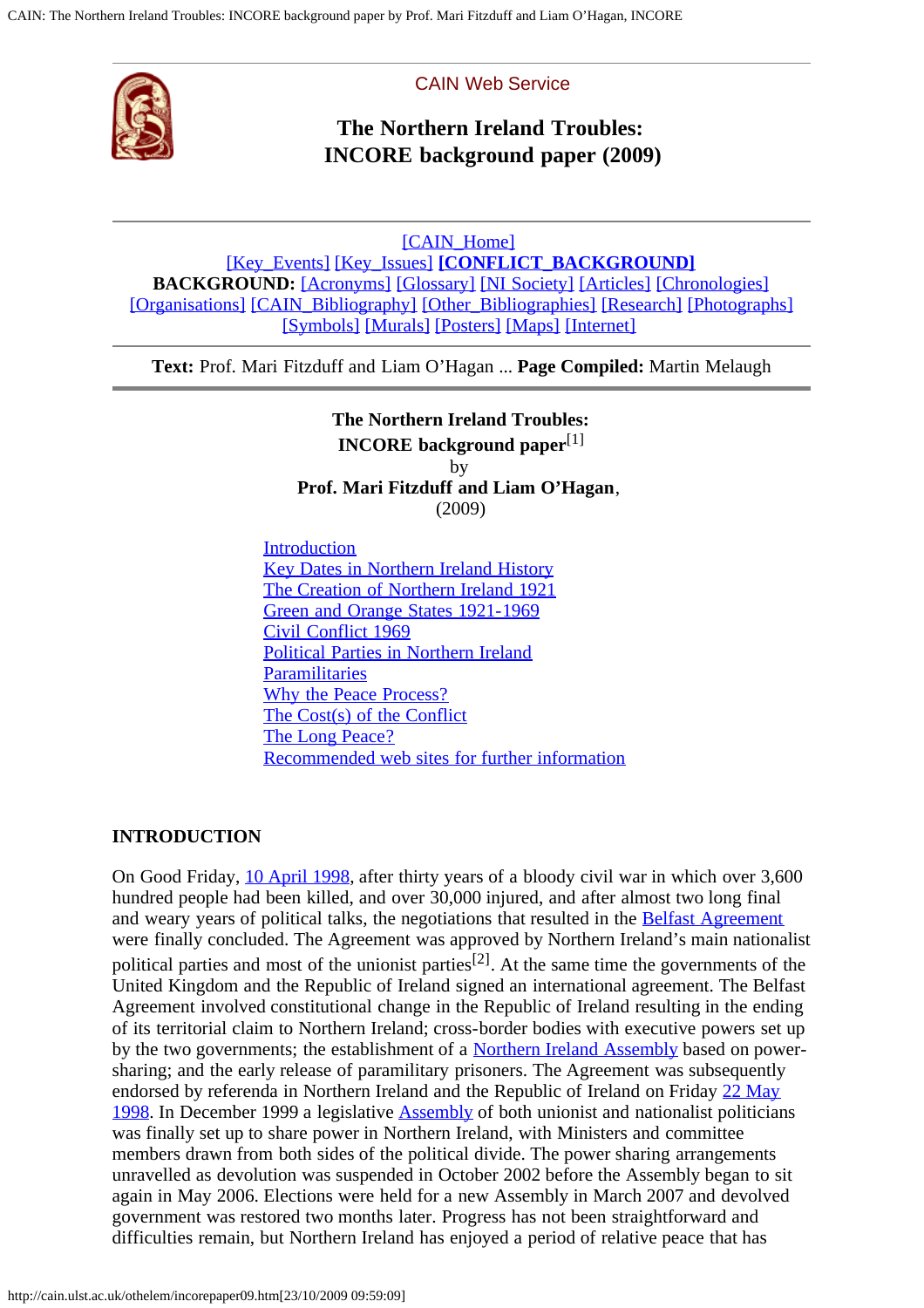become increasingly well established.

# <span id="page-1-0"></span>**Key Dates in Northern Ireland History**

What are the roots of the conflict in Northern Ireland? And when did they start? The following are a list of key [dates](http://cain.ulst.ac.uk/othelem/chron/ch67.htm) in the history of Northern Ireland<sup>[3]</sup>:

- 1170 Settlers from Britain arrive in Ireland
- 1608 Plantation of Ulster began
- 1641 The Catholic-Gaelic rising in response to the Plantation and the confiscation of land by Protestant settlers from England and Scotland
- 1690 The Battle of the Boyne and the victory of Protestant William III over Catholic James II - this victory is still celebrated in many parades in Northern Ireland
- 1801 Act of Union which abolished the Irish Parliament and bound Ireland and Britain together as parts of the United Kingdom
- 1912 Ulster Solemn League and Covenant signed by over 400, 000 Protestants who wanted to remain in the Union
- 1916 The Easter Rising in Dublin against British rule
- 1921 A treaty leading to the establishment of an Irish Free State of 26 counties, with the 6 counties of Northern Ireland remaining British
- 1968 The starting point of the present 'Troubles' arising, in part, out of the campaign by Catholics in Northern Ireland for [civil rights](http://cain.ulst.ac.uk/events/crights/crights.htm)
- 1998 The [Belfast Agreement](http://cain.ulst.ac.uk/events/peace/docs/agreement.htm) (sometimes called the Good Friday Agreement)
- 1999 The setting up of a [power-sharing Assembly](http://cain.ulst.ac.uk/issues/politics/assembly/index.html) in Northern Ireland
- 2002 Devolution is suspended as power-sharing unravels over IRA allegations
- 2007 Devolution is restored to Northern Ireland

# <span id="page-1-1"></span>**The Creation of Northern Ireland** [4]

The partition of Ireland that took place in 1921 was a logical outcome of the British attempts since the 12th century to achieve dominance in Ireland. One key feature of these attempts was the use of 'plantations' of settlers on the island as a means of control. Large tracts of Irish land were confiscated and then given to British soldiers who had fought in Ireland, or to groups of people who wished to improve their lot, economically or religiously, by relocating to Ireland. Many of these people and their families, especially those who arrived during the earlier plantations, eventually integrated their lives with the lives of the native Irish. Others, however, mostly those who came to settle in the north of the island in the seventeenth and eighteenth centuries from Scotland (including some from England) retained both their religious and political distinctiveness. These were Protestant planters, whose religion was the result of the recent Reformation, which had split Christendom, and in particular the British Isles, where only the island of Ireland remained loyal to Roman Christianity / Catholicism.

Throughout the centuries, insurrections and rebellions by the native Irish against British rule had been common. Pressure on the British government to grant independence to the island continued to increase and after the great war of 1914-1918 Britain agreed to limited independence. The pressure for 'Home Rule' in Ireland had been firmly resisted by Protestants in the north who wanted to maintain the union with Britain. They feared their absorption into a united, mainly Catholic Ireland, where they believed their religious freedom would be restricted. Protestants also feared the poorer economic state of the rest of the island, compared to their own relatively prosperous region. Most Catholics, living in the northern region, who were the descendants of the indigenous people who had been displaced by the settlers through the plantations, wanted independence from Britain and a united Ireland.

The unionists threatened to use force if they were coerced into a united Ireland and began to mobilise private armies against such an eventuality. In an effort at compromise, the then Prime Minister of Britain, Lloyd George, insisted that the island be partitioned into two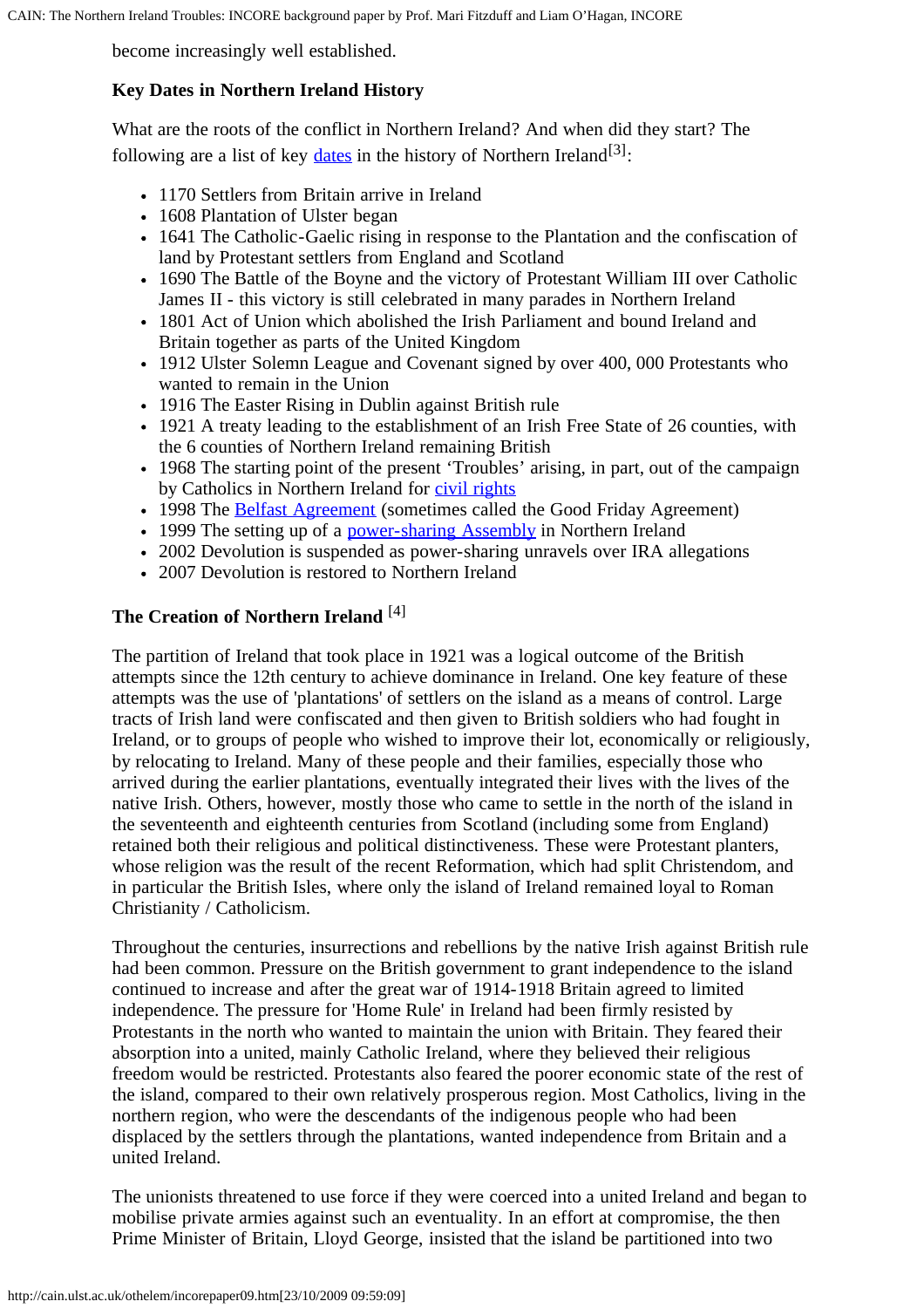sections, the six counties in the north-east would remain part of the United Kingdom while the other 26 counties would gain independence. Each state would have its own parliament. Irish nationalist leaders were divided over this suggestion, but the offer was eventually accepted by those leaders who were sent to conduct treaty negotiations with the British, as they were anxious to avoid a return to an increasingly bloody conflict in Ireland. It was also accepted by the unionists, although reluctantly, as their first wish was for the whole of the island to remain within the United Kingdom.

The decision to partition the island led to bitter civil conflict between those nationalists who accepted partition and those who rejected it. Eventually, in 1923, those who accepted partition achieved a bloody victory, and with the consent of Dublin and Westminster the Irish Free State was formally created. The Irish Constitution of 1937 adopted the title Eire (the Irish word for Ireland) for the state. The state then declared itself a Republic on Easter Monday (April 18) 1949; the official title is therefore the 'Republic of Ireland'.

#### <span id="page-2-0"></span>**Green and Orange States**

The majority of the citizens in the newly formed Republic of Ireland were Catholics, a fact that has been consistently reflected in the laws of the state since independence. For example, contraception only became legally available in the 1980s, divorce only became available in 1995 and abortion is still illegal. At the time of partition 10 per cent of the population of the new Free State was Protestant. This number dwindled to a current figure of 4 per cent partly due to the Catholic church's insistence on the children of mixed marriages being brought up as Catholics. The Catholic ethos of the state has, however, been eroded to some extent in recent years.

Northern Ireland has a [population](http://cain.ulst.ac.uk/ni/popul.htm) of about one and a half million people. At the time of partition in 1921 Protestants / unionists had a two-thirds majority in the region. The first Prime Minister of Northern Ireland, Sir James Craig, described the state as having 'a Protestant Parliament for a Protestant people.' The state effectively discriminated against Catholics in housing, jobs, and political representation. Membership of the [Orange Order,](http://cain.ulst.ac.uk/othelem/organ/oorgan.htm#oo) a wholly Protestant society, which was often essential for progress in politics and business, was forbidden to Catholics. Most local councils were dominated by unionists. Many unionists believe that such discrimination arose because many Catholics did not want to cooperate with the new state, and because unionists felt that the very existence of their state was threatened by what they saw as a subversive minority.

Such distrust was reinforced by the fact that it was possible for many people from one side of the religious / political divide to live, study, pray, work, and socialise, almost completely apart from people of the other side of the divide. Almost all children are educated separately<sup>[5]</sup>. Even where contact happened - more commonly among the middle classes, who have greater access to shared work and leisure facilities - such contact was usually notable for its often polite, but calculated, avoidance of any acknowledgement or discussion of differences, in the belief that such discussion is bound to be contentious. In the words of Seamus Heaney, the Nobel prize-winning local poet, the key priority for most such conversations was `Whatever you say, say nothing.' Such separation, with parallel discrimination, inevitably led to significant distrust and prejudice between the communities.

# <span id="page-2-1"></span>**Civil Conflict, 1969**

Eventually, the existence of such ghettoisation and [discrimination](http://cain.ulst.ac.uk/issues/discrimination/index.html) provided the main focus for the [civil rights campaigns](http://cain.ulst.ac.uk/events/crights/crights.htm) of the late 1960s. These campaigns, which drew massive support from Catholics in Northern Ireland, were inspired by a worldwide non-violent movement for civil rights to secure rights to votes, jobs, and services. The civil rights movement drew a hostile response from the Protestant state, which saw them as a threat to its existence.

The eruption of violence on the streets, and the wholescale **movement** of populations in urban areas into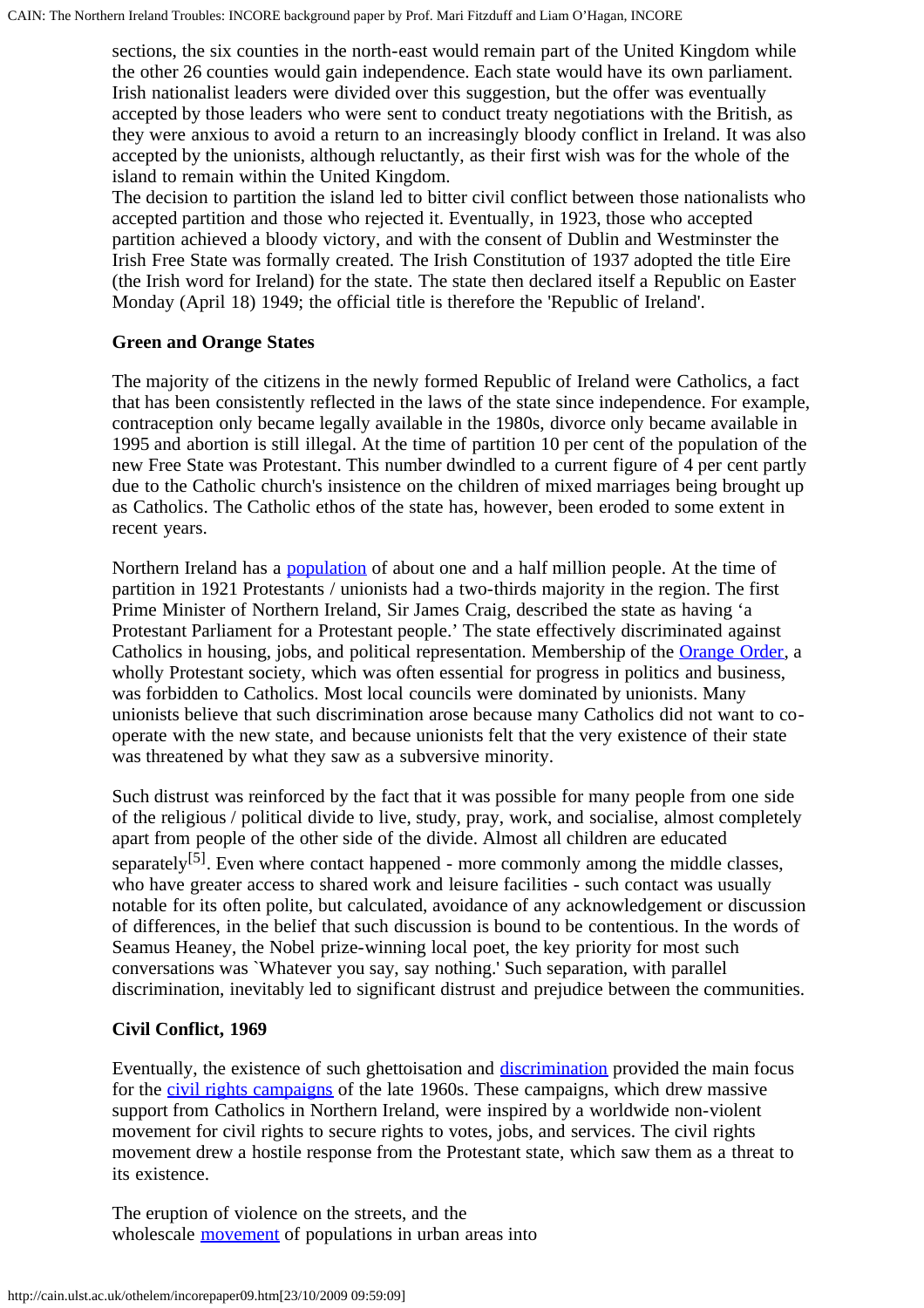separate Protestant and Catholic communities led to the formation of local vigilantes that in turn led to the resurgence of paramilitaries in local communities. The intensity of sectarian violence resulted in the deployment of the British Army on the Streets in Northern Ireland, where they have remained to this day. When it became



obvious that those unionists who were in power were not willing, or able, to address quickly enough the demands of Catholics for civil rights, the campaign gradually developed on the part of some people into a violent campaign which claimed that equality was impossible within the existing state structures. This campaign of violence and counter violence by the Loyalist paramilitaries, with attempts at containment by both the police and army, lasted until the [cease-fires of 1994.](http://cain.ulst.ac.uk/events/peace/soc.htm#1994ceasefires) There were several attempts at political agreements notably in 1974 where there was a [power-sharing executive](http://cain.ulst.ac.uk/events/sunningdale/) but this was destroyed by the actions of Loyalist paramilitaries.

# <span id="page-3-0"></span>**POLITICAL PARTIES IN NORTHERN IRELAND**

The main political parties in Northern Ireland are  $[6]$ :

#### [Ulster Unionist Party](http://cain.ulst.ac.uk/othelem/organ/uorgan.htm#uup) (UUP)

Sometimes described as a 'broad church' unionist party, the UUP once carried the support of a majority representing mainstream unionism. The UUP provided the bulwark of unionist support for the Good Friday Agreement in 1998 but difficulties with the implementation of the agreement saw it lose support among voters. In recent years the party has been overtaken electorally by the DUP.[/photographs/index.html](http://cain.ulst.ac.uk/photographs/index.html)

#### [Social Democratic and Labour Party](http://cain.ulst.ac.uk/othelem/organ/sorgan.htm#sdlp) (SDLP)

A constitutional nationalist party that has traditionally represented the middle ground in nationalist thinking. Although they want a united Ireland, they have always been committed to constitutional politics and non-violence. Developments in the peace process have seen the SDLP overtaken by Sinn Fein in electoral terms.

#### [Democratic Unionist Party](http://cain.ulst.ac.uk/othelem/organ/dorgan.htm#dup) (DUP)

The party who refused to 'negotiate with terrorists' nonetheless strategically remained involved in the peace process and now share power with Sinn Fein and others. This change of position was formalised after IRA decommissioning was complete and further



negotiations at St Andrews in 2006 at which Sinn Fein agreed to support the Police Service of Northern Ireland, courts and rule of law. The DUP has overtaken the UUP as the largest unionist party in Northern Ireland. The 2007 elections to the new Stormont Assembly saw the DUP gain 36 seats in comparison to 18 for the UUP.

#### [Sinn Fein](http://cain.ulst.ac.uk/othelem/organ/sorgan.htm#sf) (SF)

The political wing of Republicanism and the IRA. Crucially brought on board to negotiations by leader Gerry Adams, in recent years they have overtaken the SDLP as the largest nationalist party. At the 2007 Assembly elections, Sinn Fein gained 28 seats to the SDLP's 16.

#### [Alliance Party of Northern Ireland](http://cain.ulst.ac.uk/othelem/organ/aorgan.htm#apni) (APNI)

A mainstream party which attempts to appeal to both sides of the community.

#### [Progressive Unionist Party](http://cain.ulst.ac.uk/othelem/organ/porgan.htm#pup) (PUP)

This party (along with the [Ulster Democratic Party](http://cain.ulst.ac.uk/othelem/organ/uorgan.htm#udp) (UDP) which was dissolved in 2001) represented the two main Loyalist paramilitary groupings during the peace negotiations from the mid 1990s. As such they brought a new perspective to unionism although they have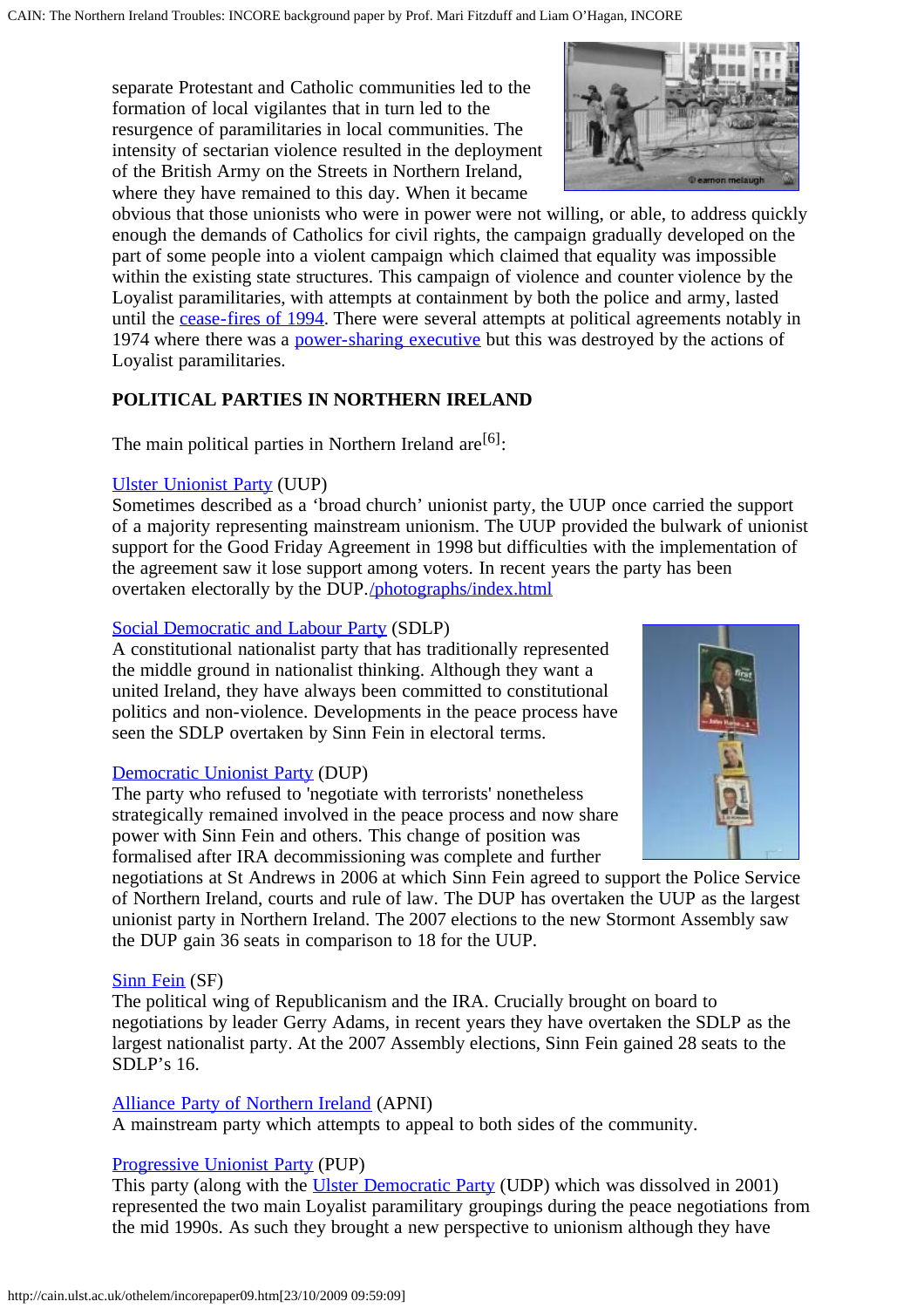remained at the margins in electoral terms.

### Traditional Unionist Voice (TUV)

A party founded in December 2007 as a splinter group from the DUP. This was a response to the negotiations held at St Andrews in 2006 which led to the restoration of the Assembly with the DUP and Sinn Fein sharing power.

# **PARAMILITARIES**

The use of force by [paramilitary groups](http://cain.ulst.ac.uk/issues/violence/paramilitary.htm) (illegal armies) has been a consistent factor in politics in Northern Ireland. Throughout the state's history the actions of both Republican and Loyalist[7] paramilitaries have provided most of the horrific headlines in Northern Ireland through their use of bombings, shootings, racketeering, and community intimidation, in order to secure political leverage for their cause. Paramilitaries have relied upon a network of supporters who assist them with safe houses, etc.

#### **Republican**

The [Irish Republican Army](http://cain.ulst.ac.uk/othelem/organ/iorgan.htm#ira) (the IRA) is the descendant of the most forceful military group that had fought for independence for the whole of the island of Ireland in 1921. By the end of 1969, following the resistance by the unionist government to the civil rights campaign, the IRA had begun to regroup, and by early 1970 its members were confronting British troops who had arrived on the island to assist with riot control. The violence of the IRA grew into extensive bombing campaigns directed against



civilian, public utility, and military targets. Support for the IRA was increased in August 1971 when, in an attempt to curb the escalating violence, [Internment](http://cain.ulst.ac.uk/events/intern/intern.htm) (imprisonment) without trial was introduced. Hundreds of Catholics were wrongly imprisoned (Bardon 1992) and Internment helped to increase significantly Catholic support for the Republican paramilitaries.

In [January 1972](http://cain.ulst.ac.uk/othelem/chron/ch72.htm#30172) support for the IRA was further increased when British soldiers opened fire on a demonstration by nationalists in Derry killing thirteen men; an event that was to become known as ['Bloody Sunday'](http://cain.ulst.ac.uk/events/bsunday/bs.htm). The official inquiry concluded that the shooting had 'bordered on the reckless' and a new enquiry into this incident began in the city of Derry / Londonderry in 2000. It is due to publish a final report in  $2010^{8}$ .

By the end of the 1970s the Republican movement realised that it needed to build up a mass political base if its campaign was to succeed, and a new strategy was devised involving `a ballot paper in one hand and the Armalite in the other'. This strategy meant that the movement would combine both political and paramilitary pressure to achieve its aims. Although the political wing, Sinn Fein, obtained only 2 per cent support in elections at that time, its success in politics in Northern Ireland has continued to increase and it is now the largest nationalist party. This enabled it to increasingly use politics, rather than violence, to make its political case for a united Ireland.

# **Loyalists**

The threat of the use of force by the [Ulster Volunteer Force](http://cain.ulst.ac.uk/othelem/organ/uorgan.htm#uvf) (UVF), a Loyalist paramilitary group, in the early 1900s was a consistent factor in the opposition to Home Rule for Ireland. In the 1960s a modern version of the UVF was formed. Loyalists were worried by the tentative civil rights reforms for Catholics suggested by the Prime Minister of Northern Ireland and recruitment to the ranks of the Loyalist paramilitaries was substantially increased when violence erupted onto the streets in 1969. There was rioting between Catholic and Protestant areas of working-class Belfast almost every night. In the early 1970s bombings by the IRA became a feature of daily life as businesses in the city centre were targeted. There was frequent sniper fire from Protestant areas into Catholic areas and vice versa. In almost all the working class areas of Belfast the men, both Catholic and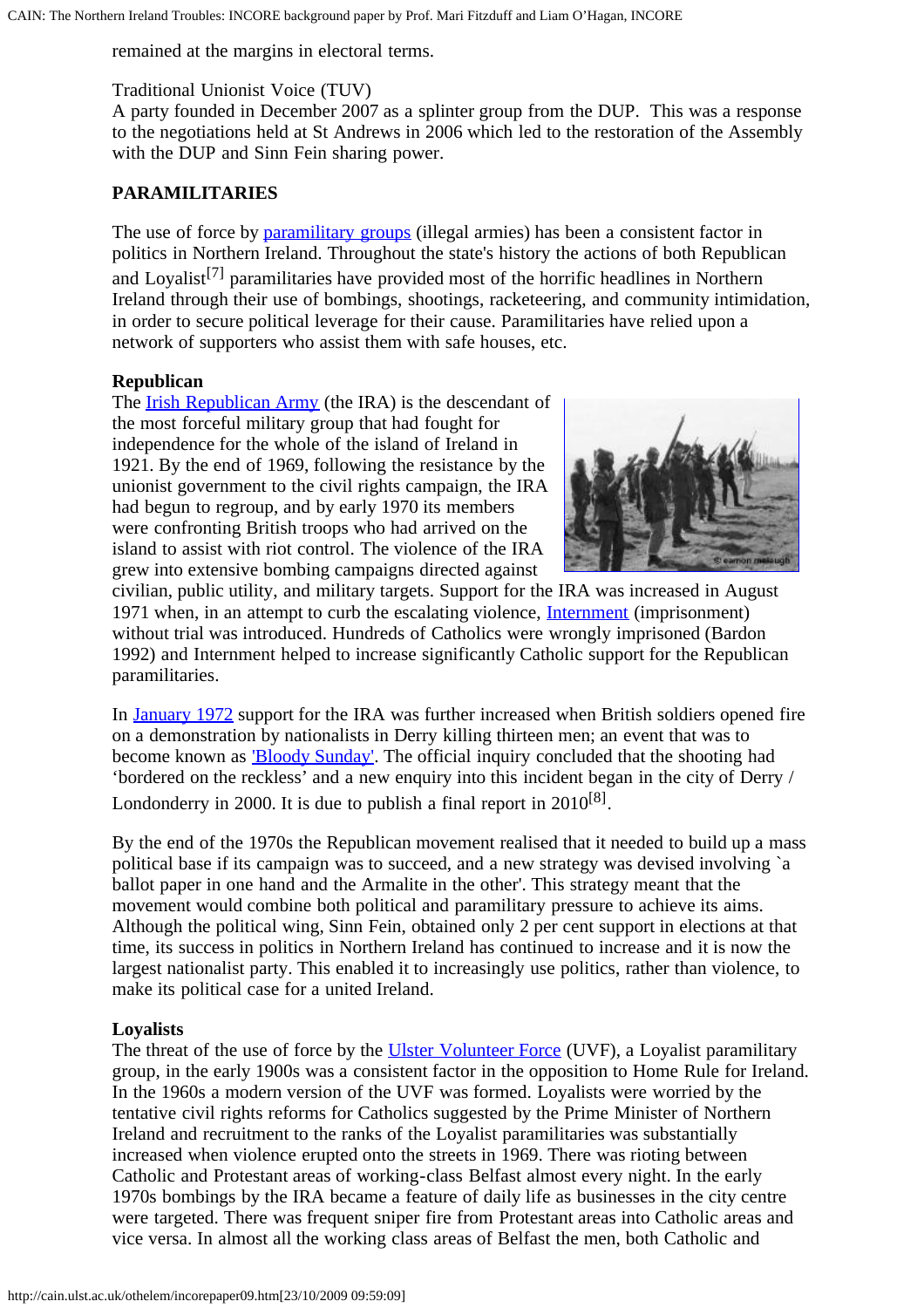Protestant, formed themselves into vigilante groups in order to protect their streets; many of these vigilantes subsequently joined the paramilitaries.

Angered at the imposition of 'direct rule' from Westminster in [March 1972,](http://cain.ulst.ac.uk/othelem/chron/ch72.htm#24372) when Stormont was prorogued in favour of direct political control from London by the British Government, many of the Protestant groups merged to form the [Ulster Defence Association](http://cain.ulst.ac.uk/othelem/organ/uorgan.htm#uda) (UDA). The UDA was the largest of the Loyalist paramilitary groups and it used the covername the [Ulster Freedom Fighters](http://cain.ulst.ac.uk/othelem/organ/uorgan.htm#uff) (UFF) to claim killings of Catholics. Loyalist paramilitary tactics mainly consisted of bombing Catholic pubs and targeting Catholics for murder and they often justified their killings on the basis that their targets were actively involved in the IRA, although these claims were rarely substantiated. However, in the 1990s Loyalist paramilitary groups too began to develop their own political wings - the Progressive Unionist Party (PUP) and the Ulster Democratic Party (UDP). These were eventually to play a significant and positive role in the discussions leading up to the Belfast Agreement.

As part of the Agreement, [paramilitary prisoners](http://cain.ulst.ac.uk/events/peace/docs/agreement.htm#prisoners) were given early release on licence. This proved contentious and there was resistance to the policy in some quarters. The sensitive nature of many people's perception of paramilitaries was evident again in 2006 with the widespread opposition to legislation that would have allowed 'on-the-run' fugitives to return home.

# <span id="page-5-0"></span>**WHY THE PEACE PROCESS?**

It is generally agreed that the [peace process](http://cain.ulst.ac.uk/events/peace/peace.htm) was developed from a combination of factors:

- A realisation by both the IRA and the British Army that the war could not be won militarily, and the decision by the IRA to develop politics, through its political party Sinn Fein, as an alternative way to fight for its political goals.
- The willingness of the Social Democratic and Labour Party (SDLP) party to engage with Sinn Fein in pursuing common nationalist political goals by peaceful means.
- A changing social and economic context in which many of the discriminations against Catholics were addressed, and in which a legal and social infrastructure to address issues of inequality, equality, and respect for diversity, began to be developed.
- An increased willingness by many within civic society, for example among business, trade union, and community groups, to actively engage in process of contact, and political leverage for peace.[9]
- The development of some new (albeit small) political parties by the Loyalists, and by the Women's Coalition, which enabled some new thinking on the political landscape. The Women's Coalition, formed in 1996, provided an important middle ground for dialogue among women, and other political parties. The party was officially wound down in 2006.
- A changing international context, including proactive involvement from the United States government, and many US businessmen and politicians, as well as assistance with developing peace processes from South Africa.

The above eventually led to the [ceasefires of 1994](http://cain.ulst.ac.uk/events/peace/soc.htm#1994ceasefires) when the IRA announced 'a complete cessation of military operations' followed by the announcement of a Loyalist ceasefire by the Combined Loyalist Military Command (CLMC). Such ceasefires were developed through a combination of political dialogue processes which included British government secret contacts with the IRA; SDLP dialogue with Sinn Fein to see if common nationalist goals could be pursued together peacefully; and Sinn Fein and Loyalist contacts with the Dublin Government. Particularly important was the continuous (although often contentious) dialogue between the British and Irish Governments. The latter dialogue was significantly helped by the fact that the [Anglo-Irish](http://cain.ulst.ac.uk/events/aia/aia.htm) [Agreement](http://cain.ulst.ac.uk/events/aia/aia.htm) of 1985 afforded the Republic of Ireland a consultative role



in the affairs of Northern Ireland for the first time. It was also helped by the [Framework](http://cain.ulst.ac.uk/events/peace/docs/fd22295.htm)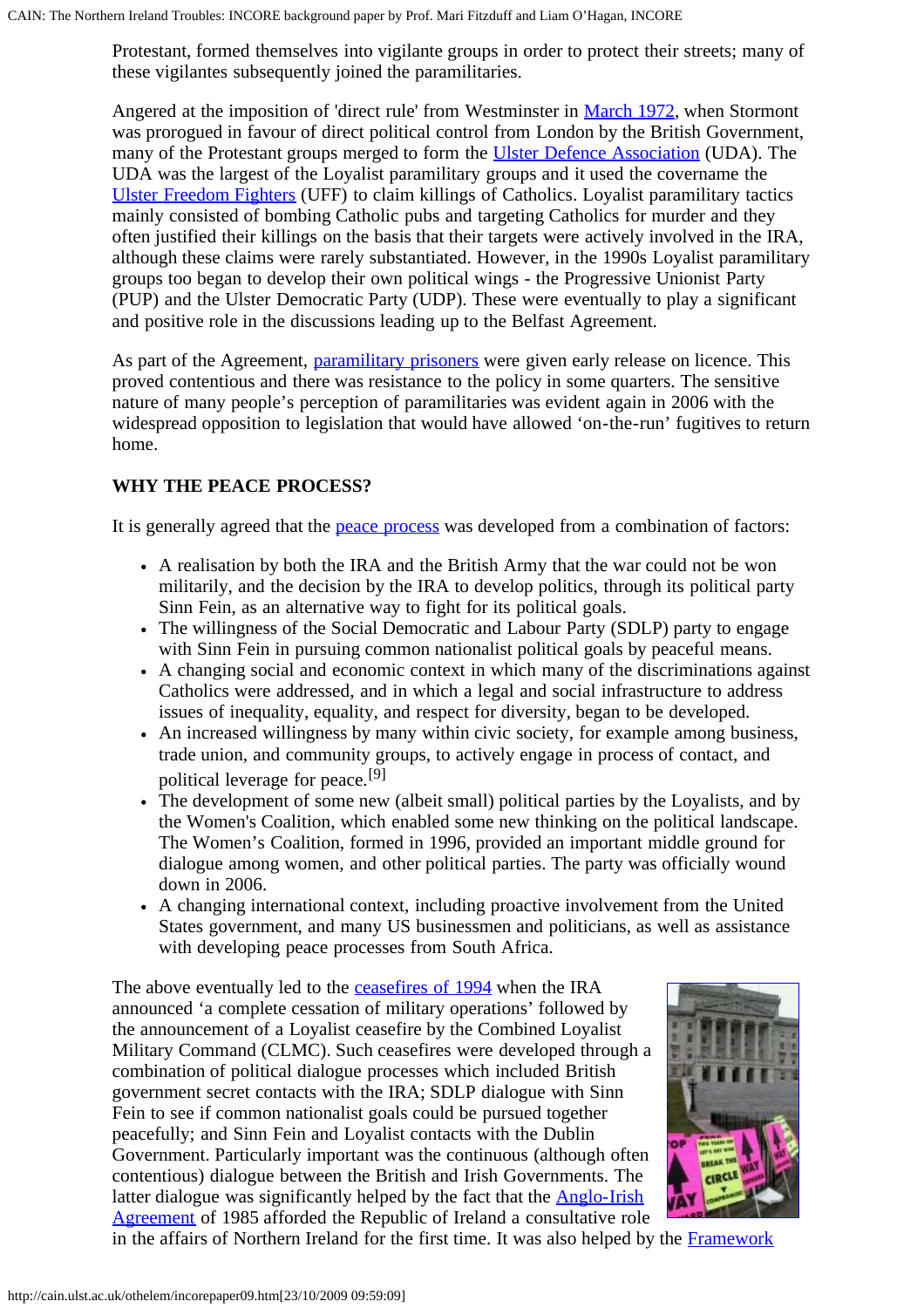[Document](http://cain.ulst.ac.uk/events/peace/docs/fd22295.htm) of 1995 that committed both governments to addressing the internal relationship between the Northern Irish parties, a new all-Ireland relationship, and a review of the relationship between Britain and Ireland.

# <span id="page-6-0"></span>**THE COST(S) OF THE CONFLICT**

A striking reality of the conflict is provided by the work of the [Cost of the Troubles](http://cain.ulst.ac.uk/cts/)  $\frac{\text{Study}}{\text{I}}^{[10]}$  In total there were over 3,600 [deaths](http://cain.ulst.ac.uk/sutton/) as a result of the conflict most of which occurred in the early and mid 1970s. Civilians accounted for more than half of the fatalities. Most of those killed, 91 per cent, were male and a majority of deaths, 53 per cent, were of people under 30 years of age. Catholics were the majority of those killed, that is 43 per cent as opposed to approximately 30 per cent who were Protestant. Most of the fatalities, 59 per cent, were inflicted by Republican paramilitaries, 28 per cent were killed by Loyalist paramilitaries, and 11 per cent by the security forces. In the majority of these killings, no one was convicted. Given the population of Northern Ireland - one and a half million people - it has been estimated that the number of people closely associated to those who were killed or injured is about half the population. It has been a huge price to pay for the inability of the people of Northern Ireland to resolve their differences peacefully.

#### <span id="page-6-1"></span>**THE LONG PEACE?**

A number of issues and developments have been crucial to political progress since the 1998 Agreement.

(1). The first of these was **decommissioning.** This became a critical issue for Unionists in particular who saw it as a prerequisite if they were to wholeheartedly engage in government. The Assembly was suspended in February 2000 due to the lack of arms decommissioning and this issue remained at the forefront of political discourse over the following five years. Sinn Fein sought movement on policing reform and demilitarisation in return for opening arms dumps for inspection.

An Independent International Commission on Decommissioning (IICD) was established to oversee the process and it witnessed four acts of decommissioning by the IRA between 2001-5. Progress was slow as negotiations continued both publically and privately, but by September 2005 the IICD reported that it had, "determined that the IRA has met its commitment to put all its arms beyond use in a manner called for by the legislation". This followed an IRA statement in July 2005 which formally ordered an end to the armed campaign.

With the loyalist political parties marginalised in electoral terms, the issue of loyalist decommissioning has not had the same political impact as republican decommissioning. In January 2009, Secretary of State Shaun Woodward renewed the deadline for loyalist decommissioning for a further year, "for one last time".

(2). The importance of **policing** in Northern Ireland has been stated above. From the time of its creation in Northern Ireland, the [Royal Ulster Constabulary](http://cain.ulst.ac.uk/othelem/organ/rorgan.htm#ruc) (RUC) police force was seen as not only consolidating the divisions, but as largely representing and supporting the unionist, Protestant, majority.

Reform of the RUC was an integral part of the peace process, despite resistance from some unionists who saw the proposed changes as a betrayal of its past. The RUC name was changed to the Police Service of Northern Ireland (PSNI) in 2001.

The **[Patten Report](http://cain.ulst.ac.uk/issues/police/patten/recommend.htm)** acknowledged the need for more Catholics to join the police force so that all communities can see it as representative and a positive discrimination policy was introduced. This meant that 50% of new officers would be recruited from a Catholic background and 50% from a non-Catholic background. By 2006, around 20% of PSNI officers were Catholic, compared to just 7% in the RUC in 1994. A new Policing Board was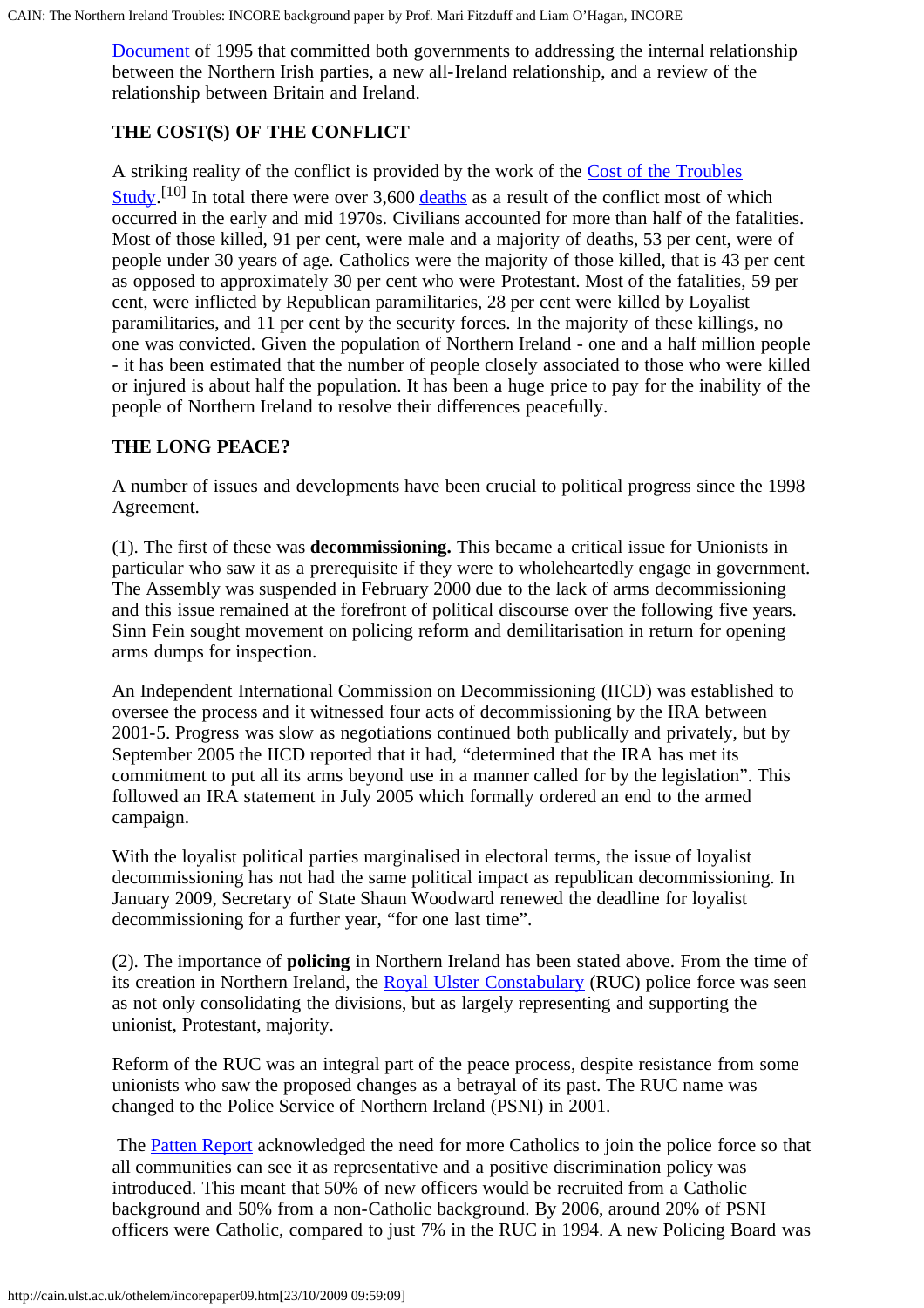established to increase accountability and a new Police Ombudsman appointed to oversee complaints about policing. Sinn Fein was the party slowest to accept the new police force until, as part of the St Andrews Agreement, it announced its acceptance of the PSNI at a special Ard Fheis in January 2007. This support for policing, alongside DUP commitment to power sharing, was essential to the restoration of devolution in Northern Ireland. The next step for Sinn Fein was to seek the transfer of policing and justice powers to the Assembly.

(3). In September 2005 the PSNI established the Historical Enquiries Team to investigate the many unsolved murders during the Troubles. This was just one way in which the issue of **dealing with the past** has been approached over the last decade. A whole range of organisations and initiatives have sought to address this thorny issue, many of them based within civil society. The central paradox of the process is that on the one hand, if society is to move forward, then it may be necessary to leave bitter experiences from the past behind. At the same time, many argue that if past hurts are not dealt with then they can provide the seeds for future conflict.

A high profile attempt to address the issue(s) was provided by the Consultative Group on the Past led by Lord Robin Eames and Denis Bradley (<http://www.cgpni.org/>). They published their report in January 2009 which included more than 30 recommendations. These included the establishment of an Independent Legacy Commission to tackle the issues of reconciliation, justice and information recovery; a Reconciliation Forum; a new Review and Investigation Unit to replace the Historical Enquiries Team and the Police Ombudsman's unit dealing with historical cases; a moratorium on new public inquiries; and an annual Day of reflection and Reconciliation and shared memorial to the conflict. Attracting much comment and controversy was the suggestion that the nearest relative of each person who died in the conflict should receive a £12,000 'recognition payment'. The report was presented to the British government but by May 2009 they had yet to announce whether or not they would seek the implementation of some or all of the recommendations.

(4). Other **challenges** remain for the Northern Ireland peace process. Significant advances have been made in [housing](http://cain.ulst.ac.uk/ni/housing.htm), [employment](http://cain.ulst.ac.uk/ni/employ.htm) and other areas but much remains to be achieved. There is a problem of long-term unemployment, particularly among Catholics. The danger is that advances for the Catholic community can be perceived as deficits for the Protestant community in a 'zero-sum' game, which does little to foster co-operation among sections of the communities which remain polarised. Enduring divisions were witnessed during high profile disputes such as at Holy Cross primary school in 2001-2 and sectarian murders such as that of Michael McIlveen in 2006.

The issue of parades was particularly divisive during the 1990s. [Parades](http://cain.ulst.ac.uk/issues/parade/parade.htm) have been an important feature in Northern Ireland society since the eighteenth century, as a means of commemorating and celebrating key historical events particularly in the Protestant community. For many, they fulfil a social, political, and religious role. The actual number of annual parades increased substantially through the 1990s with opposition to Loyalist parades from Catholic residents groups also on the increase during this period. The 'Drumcree' parade has been one focal point for varying degrees of civil unrest. This has lessened greatly as the 2000s have proceeded but the issue remains a potential area for conflict should the broader political process run into difficulties.[11]

(5). A number of **'dissident'** paramilitary organisations have been active in Northern Ireland since the late 1990s. Most notable is the Real IRA, which was born out of a split with the Provisional IRA in 1997 over Sinn Fein's embrace of the peace process. Although relatively small in number, the Omagh bombing of August 1998 highlighted their ability to cause death on a large scale. The peace process survived the atrocity in Omagh as well as subsequent attacks in the following years. Most recently, the dissidents have been responsible for the killing of two soldiers at Massereene army base and a policeman in Craigavon during March 2009.

In summary, a range of issues remain capable of stalling progress in Northern Ireland but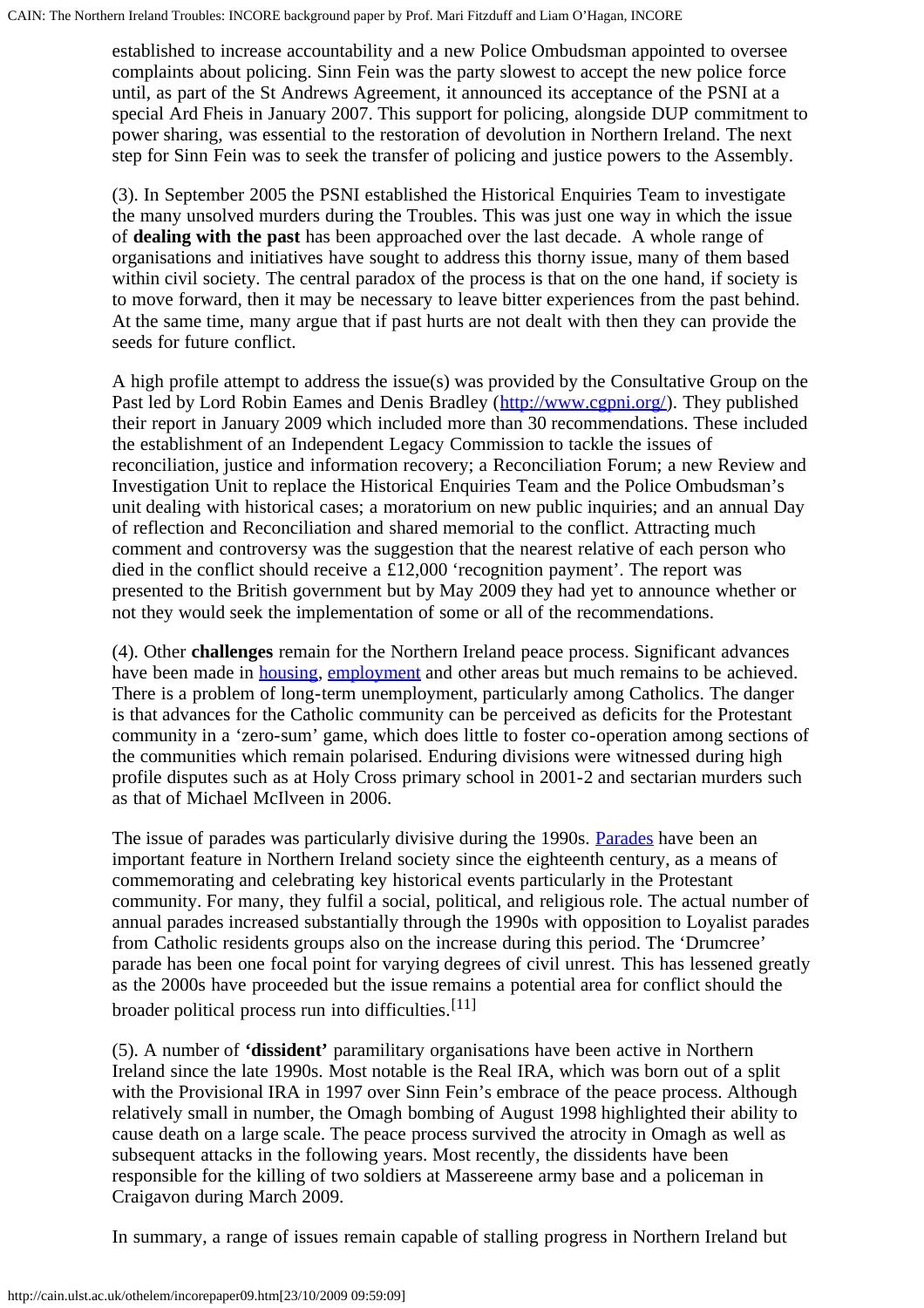the overriding feeling is that peace is increasingly well established and that progress has been made. Ensuring that this momentum is maintained is the responsibility of everyone in Northern Ireland.

#### <span id="page-8-0"></span>**Recommended web sites for further information**

The CAIN site is an authoritative content-based site on Northern Ireland. It is organised thematically with background to the conflict, key events and key issues. The site contains large amounts of text from a variety of sources: <http://cain.ulst.ac.uk/>

Newshound is an independent 'news sifting' service which carries links to web versions of a variety of newspapers. Usefully, these links are updated daily. Newshound also carries the text of many of the recent Reports and Agreements in Northern Ireland: <http://www.nuzhound.com/> {external\_link}

#### **Footnotes:**

- 1 [INCORE](http://www.incore.ulst.ac.uk/) (International Conflict Research Institute) is a joint project of the United Nations University and the University of Ulster. Combining research, education and comparative analysis, INCORE addresses the causes and consequences of conflict in Northern Ireland and internationally and promotes conflict resolution management strategies. It aims to influence policymakers and practitioners involved in peace, conflict and reconciliation issues while enhancing the nature of international conflict research. The authors would like to thank Dr Martin Melaugh for his comments on the first draft of this paper. This paper was first written in 2000 and updated in 2009.
- 2 Unionists want Northern Ireland to remain within the United Kingdom, and Republicans want to relocate Northern Ireland within the Republic of Ireland. Most unionists are Protestant, and most nationalists are Catholics.
- 3 These dates are based on the book '[Scorpions in a Bottle Conflicting Cultures in](http://cain.ulst.ac.uk/othelem/research/darby9.htm) [Northern Ireland](http://cain.ulst.ac.uk/othelem/research/darby9.htm)' by John Darby (London: Minority Rights Publications, 1997).
- 4 The sections, The Creation of Northern Ireland, Green and Orange States, Civil Conflict 1969, and Paramilitaries are almost exclusively taken from Mari Fitzduff, *Beyond Violence: Conflict Resolution Processes in Northern Ireland* (Tokyo: United Nations University, 1996).
- 5 This is now beginning to change slowly, as integrated schools are developed. These however still only cater for a very small percentage of school children.
- 6 With the exception of the DUP the parties listed approved the Belfast Agreement. Some of the parties have only been in existence for a few years.
- 7 Called 'Loyalists' because of their profession of loyalty to the Queen, who is monarch of Britain
- 8 Protestants call the city Londonderry, Catholics call it Derry.
- 9 See Mari Fitzduff, *Beyond Violence: Conflict Resolution Processes in Northern Ireland* (Tokyo: United Nations University, 1996).
- 10 [Cost of the Troubles Study](http://cain.ulst.ac.uk/cts/): Marie-Therese Fay, Mike Morrissey and Marie Smyth, *Northern Ireland's Troubles: The Human Costs* (London: Pluto Press, 1999). See also, Marie-Therese Fay, Mike Morrissey and Marie Smyth, *Mapping Troubles Related Deaths* (Derry Londonderry: INCORE, 1998).
- 11 See the CAIN web site section on Parades: <http://cain.ulst.ac.uk/issues/parade/>

# **Photographs:**

Photographs courtesy of the CAIN web site: <http://cain.ulst.ac.uk/photographs/>

# **PDF Version of this Web page:**